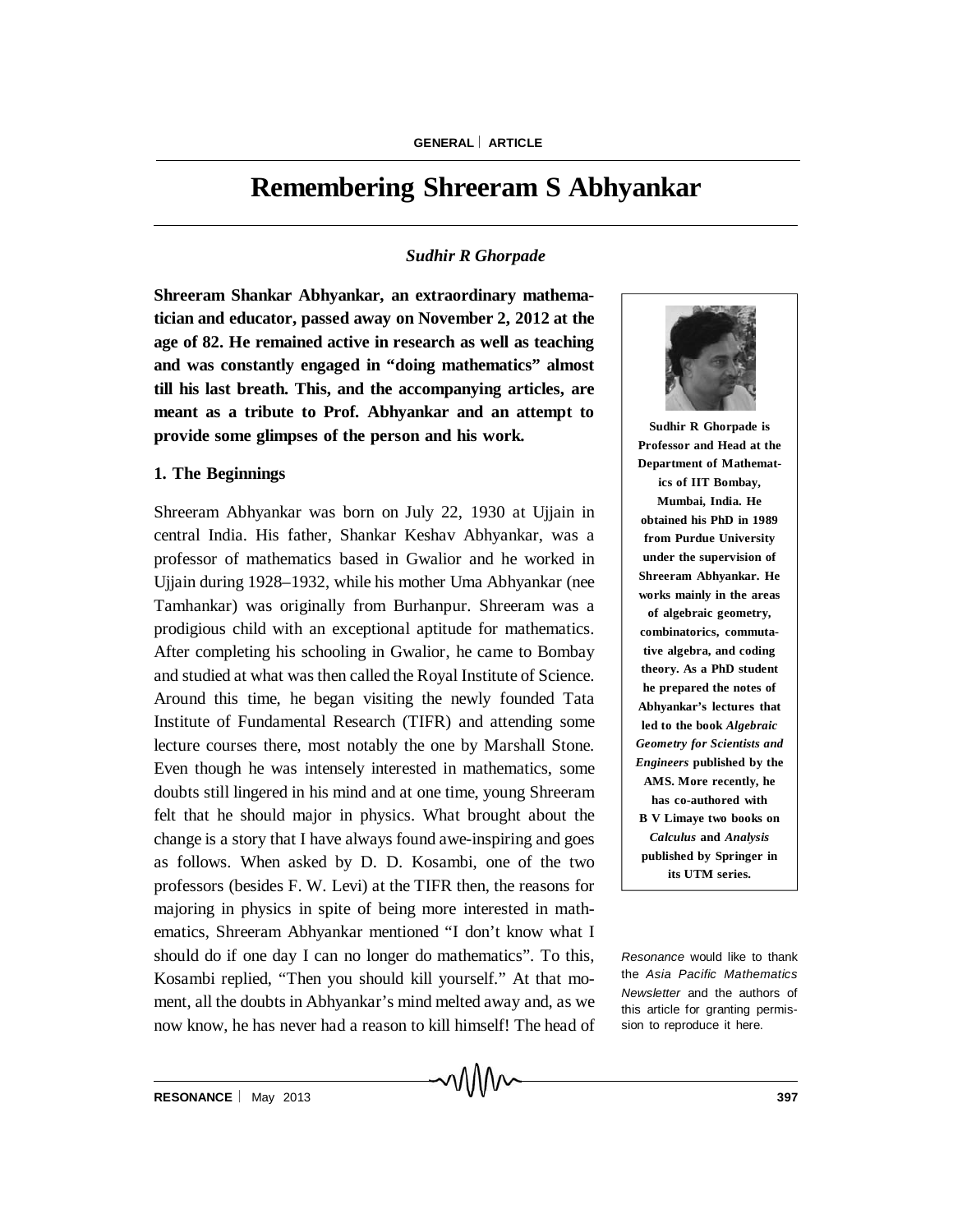When asked by D D Kosambi the reasons for majoring in physics in spite of being more interested in mathematics, young Shreeram Abhyankar mentioned, "I don't know what I should do if one day I can no longer do mathematics". To this, Kosambi replied, "Then you should kill yourself."



Shreeram S Abhyankar

#### **Keywords**

Abhyankar, algebraic geometry, resolution of singularities, affine geometry, Young tableaux and determinantal varieties, Galois theory and group theory, Jacobian problem and dicritical divisors.

the Department of Mathematics at the Royal Institute of Science at that time was Pesi Masani, a 1946 Harvard PhD with Garrett Birkhoff and a close associate of Norbert Wiener. With some encouragement from him, Abhyankar could enroll in the PhD programme at Harvard University on the eastern coast of USA. Thus, after obtaining his BSc in Mathematics from Bombay University in 1951, Shreeram Abhyankar embarked on his first overseas voyage to the United States.

# **2. Inception and Evolution of a Research Career**

Owing to an illness on the boat while travelling to the USA, Abhyankar was detained in England for about two months and reached Harvard later than scheduled. As Sathaye has mentioned (see Appendix 1), Abhyankar met, on his first day in the US his future PhD supervisor Oscar Zariski, who was already a legendary figure in algebraic geometry. Shreeram Abhyankar received the MA and PhD degrees from Harvard University in 1952 and 1955 respectively. His thesis work was a major breakthrough where he succeeded in settling the problem of resolution of singularities of algebraic surfaces in prime characteristic. Invitations to several places followed and in the subsequent years, he held regular and visiting positions at some of the leading universities worldwide including Columbia, Cornell, Johns Hopkins, Harvard, Princeton and Yale in USA, Erlangen and Münster in Germany, Leiden in Holland, Angers, Nice, Paris, Saint-Cloud and Strasbourg in France, and Kyoto in Japan. In 1963 he moved to Purdue University, West Lafayette, Indiana, USA, and since 1967 he was the Marshall Distinguished Professor of Mathematics at Purdue. Moreover, since 1987–1988, he was also made a Professor in the Departments of Industrial Engineering and Computer Science at Purdue.

Throughout his life, Shreeram Abhyankar retained close ties to the country of his birth and was deeply concerned about the development of mathematics in India. He made numerous visits to academic institutions in India including TIFR, IIT Bombay, MatScience, and in fact, spent several years away from Purdue

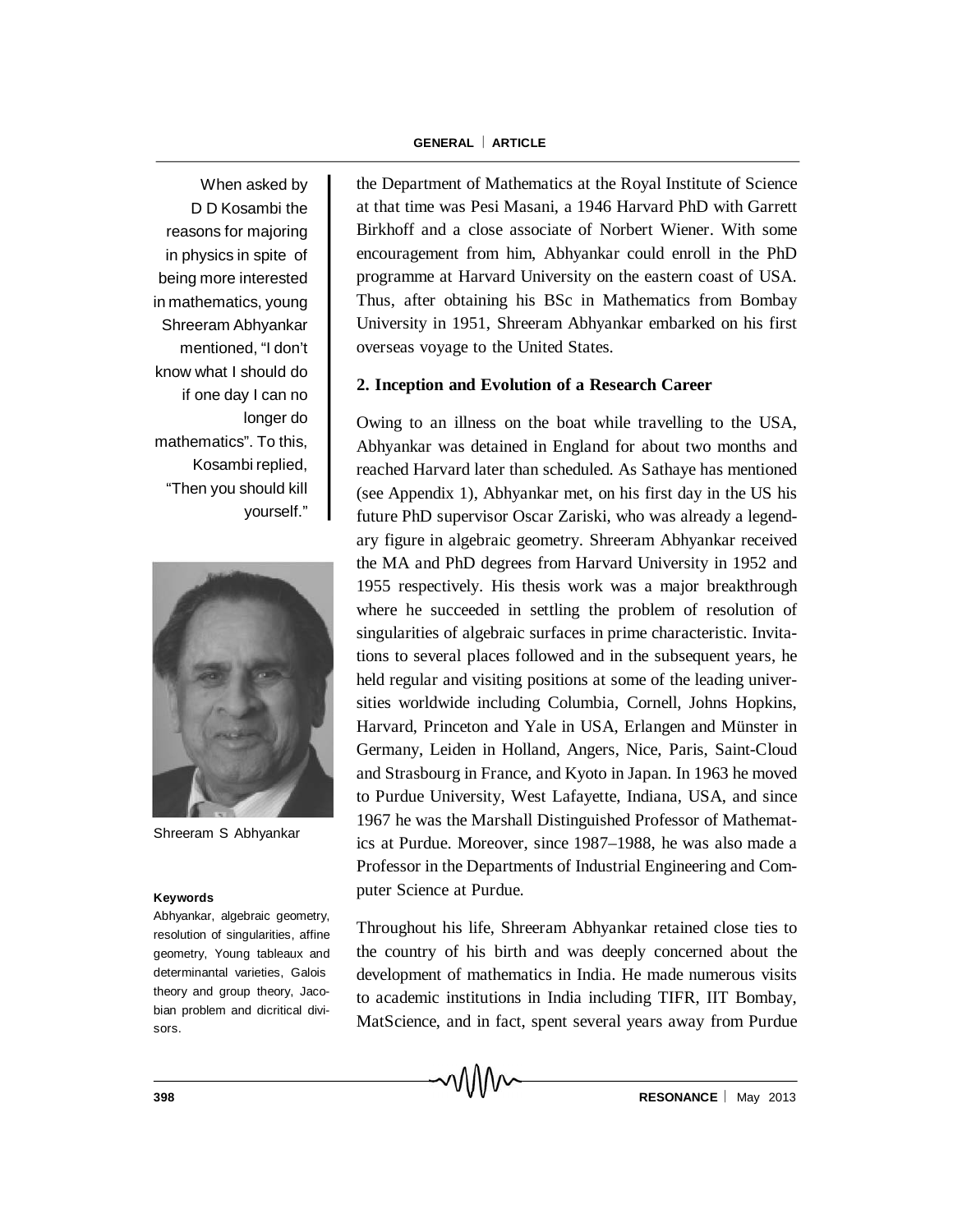while he worked as a Professor (and for some years as the Head of Department of Mathematics) at the University of Pune. Moreover, he founded a research institution, named Bhaskaracharya Pratishthana, at Pune in 1976. His inspiring seminars and eminence in mathematics often attracted many students and several of them went on to do PhD with him.

# **3. Research Contributions**

Shreeram Abhyankar has made numerous important contributions to many areas of mathematics, especially algebraic geometry, commutative algebra, theory of functions of several complex variables, invariant theory, and combinatorics. He has authored close to 200 research papers published in some of the leading international journals. He is also the author of about a dozen books and research monographs. Like the great David Hilbert, Abhyankar's work can be roughly divided in fairly distinct phases during which he focused mainly on one broad topic and made substantive contributions. (See also the write-up by Balwant Singh in Appendix 2.) A brief outline is given below.

**Phase I: Resolution of Singularities.** This phase began, as noted earlier, with the path-breaking PhD thesis work of Shreeram Abhyankar, and was predominant mainly during 1954–1969. The topic always remained close to his heart and he would return to it from time to time, most notably, in the early 1980's when he worked on canonical desingularisation. See the accompanying articles of Balwant Singh and Dale Cutkosky (Appendix 2 and 3) for more on this topic. We also refer to the brief survey by Mulay in [7] and a riveting account, intermingled with personalised history, by Abhyankar himself in his Bulletin article [6].

**Phase II: Affine Geometry.** The study of affine algebraic curves and surfaces together with their embeddings and automorphisms formed the focal theme of Abhyankar's researches beginning around 1970 and lasting for about a decade. Through his explicit and algorithmic methods, rootedin high school algebra, Abhyankar achieved remarkable successes that greatly advanced the research in affine algebraic geometry.

Shreeram Abhyankar has made numerous important contributions to many areas of mathematics, especially algebraic geometry, commutative algebra, theory of functions of several complex variables, invariant theory, and combinatorics.

Like the great David Hilbert, Abhyankar's work can be roughly divided in fairly distinct phases during which he focused mainly on one broad topic and made substantive contributions.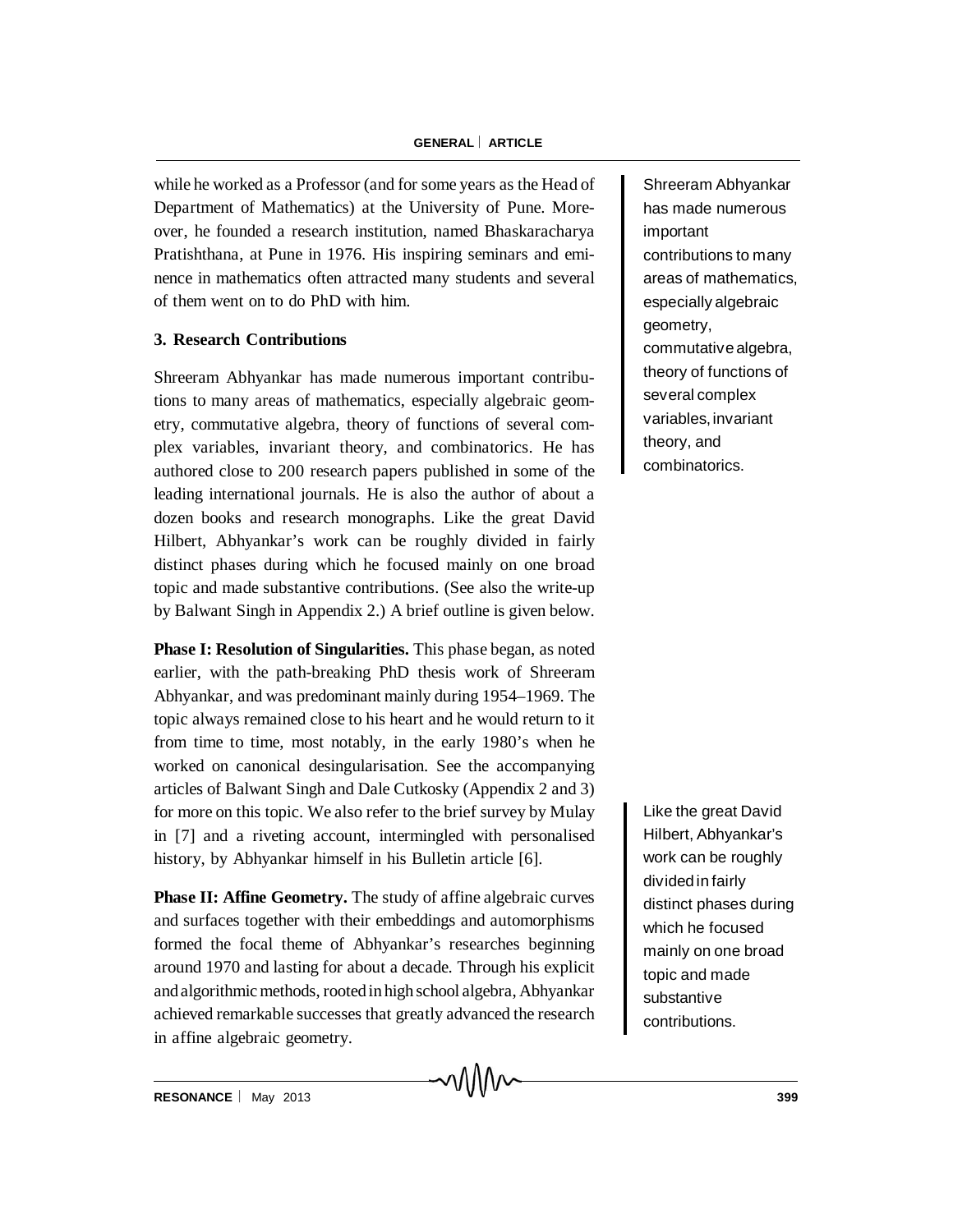Some brilliant collaborations with his PhD students, especially T. T. Moh and Avinash Sathaye, ensued during this period. Abhyankar also popularised a 1939 conjecture of Keller, now known as the Jacobian problem, that still remains open and has enticed countless mathematicians over the years. The reminiscences by Avinash Sathaye, Balwant Singh and Rajendra Gurjar (see Appendices 1, 2 and 4) shed more light on this topic and the contributions of Abhyankar in it. Further, one may refer to the relevant parts of the Ford and Chauvenet award winning article [1] and the Kyoto paper [2] of Abhyankar for more on this topic.

**Phase III: Young Tableaux and Determinantal Varieties.** Around 1982, motivated by some questions concerning singularities of Schubert varieties in flag manifolds, Abhyankar became interested in determinantal varieties and was fascinated by the straightening law of Doubilet–Rota–Stein. He forayed into the combinatorics of Young tableaux and by a remarkable *tour de force*, managed to discover intricate formulas for enumerating various classes of tableaux and the interrelationships among them. These could be applied to obtain Hilbert functions of determinantal varieties and to derive some geometric properties. It was during this period that I met him and became enamoured of his mathematics. Abhyankar's work on this topic is mainly found in his research monograph [3] of about 500 pages that, incidentally, has no Greek symbols! For a gentler introduction, one may refer to my survey article in [7]. Although Abhyankar's interest in combinatorics had reached a peak in the mid-80's to the extent that he was once willing to denounce being an algebraic geometer, by the late-80's, he was persuaded by engineers and computer scientists to return to algebraic geometry and to teach them his algorithmic approach to it. This resulted in profitable interactions and was partly responsible for his book *Algebraic Geometry for Scientists and Engineers* [4] that went on to become an AMS bestseller. And then there were the letters from J.-P. Serre.

**Phase IV: Galois Theory and Group Theory.** In a series of letters in 1988, Serre posed specific questions to Abhyankar related to his 1957 paper on covering of algebraic curves. This led

MM

Although Abhyankar's interest in combinatorics had reached a peak in the mid-80's to the extent that he was once willing to denounce being an algebraic geometer, by the late-80's, he was persuaded by engineers and computer scientists to return to algebraic geometry and to teach them his algorithmic approach to it.

**400 RESONANCE** │ May 2013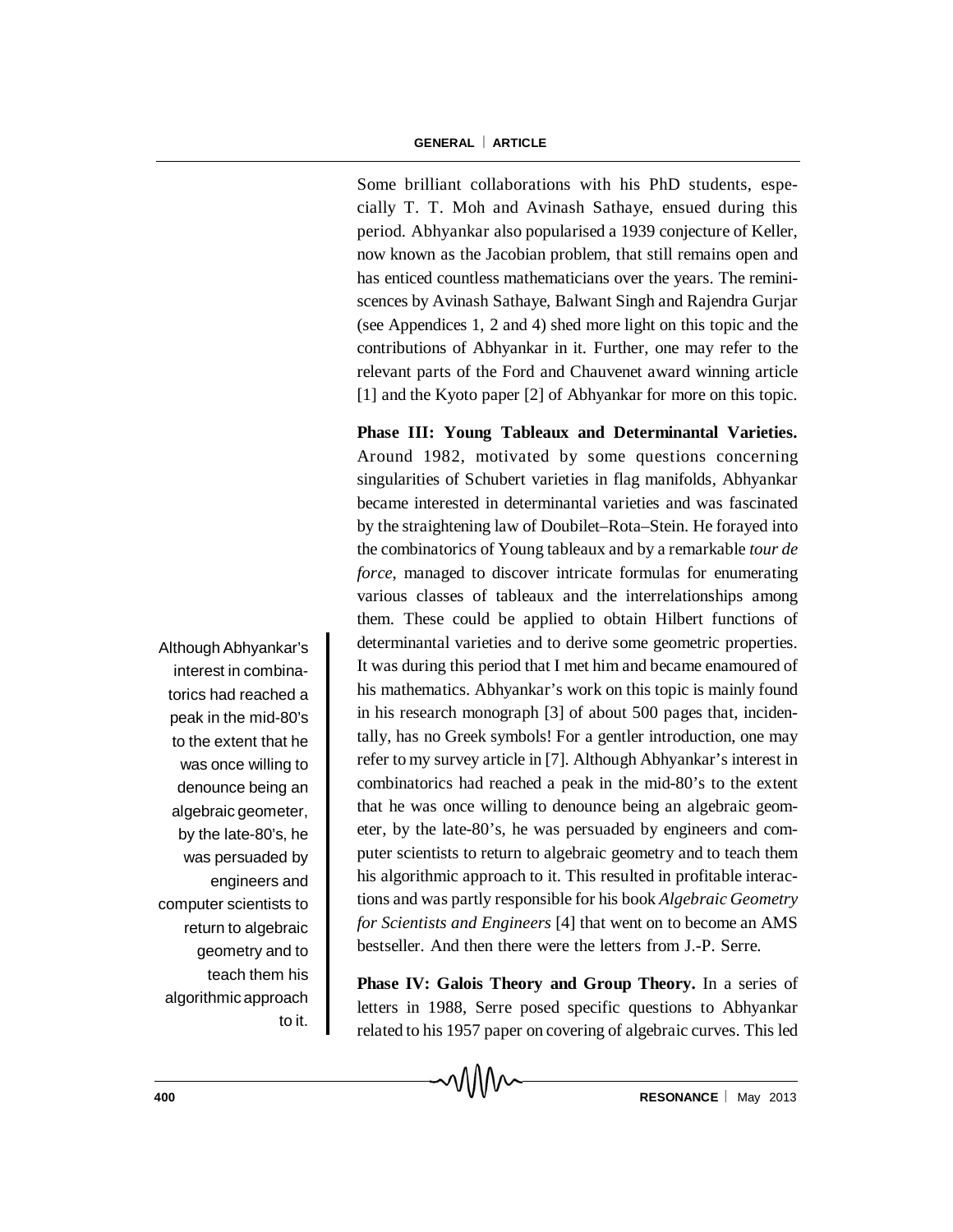to a revival of interest by Abhyankar in his own conjectures concerning Galois groups of unramified coverings of the affine line in characteristic  $p \neq 0$ . By this time, group theory had progressed a great deal and Abhyankar, already in his sixties, became a student again and began a massive study of the significant advances in group theory and applied them effectively to questions in Galois theory. During 1990–2005, Abhyankar wrote numerous papers giving "nice equations for nice groups". Meanwhile, Abhyankar's conjectures from his 1957 paper were settled using rather abstract methods, by M. Raynaud and D. Harbater (for which they received the Cole Prize from the American Mathematical Society). For an introduction to Abhyankar's work during this phase, it may be best to refer to his two Bulletin articles [5] and [6].

**Phase V: Jacobian Problem and Dicritical Divisors.** Soon after the publication in 2006 of his book *Lectures on Algebra* I that has more than 700 pages, Abhyankar returned to the Jacobian problem, which was mentioned earlier. He began by publishing his "thoughts" in a four part paper of more than 300 pages in the *Journal of Algebra* in 2008. Around this time, he encountered the topological notion of dicritical divisors. He quickly understood its significance, but was not satisfied until he could understand them algebraically in his own way. In a series of remarkable papers, he algebracised the theory of dicritical divisors thereby making it valid for nonzero characteristic as well as mixed characteristic, and studied its connections with the Jacobian problem. As he liked to put it, using dicritical divisors, one sees that intrinsically hidden inside the belly of a bivariate polynomial there live a finite number of univariate polynomials. Sathaye had once described this work of Abhyankar's as one of his best thus far. One is further impressed when one considers that it was done when Abhyankar was around 80 years of age!

# **4. Honours and Accolades**

Quite naturally, Shreeram Abhyankar received numerous honours and awards during his lifetime. This includes McCoy Prize from

Abhyankar's work on dicritical divisors had been described as one of his best thus far! And it was done when Abhyankar was around 80 years old!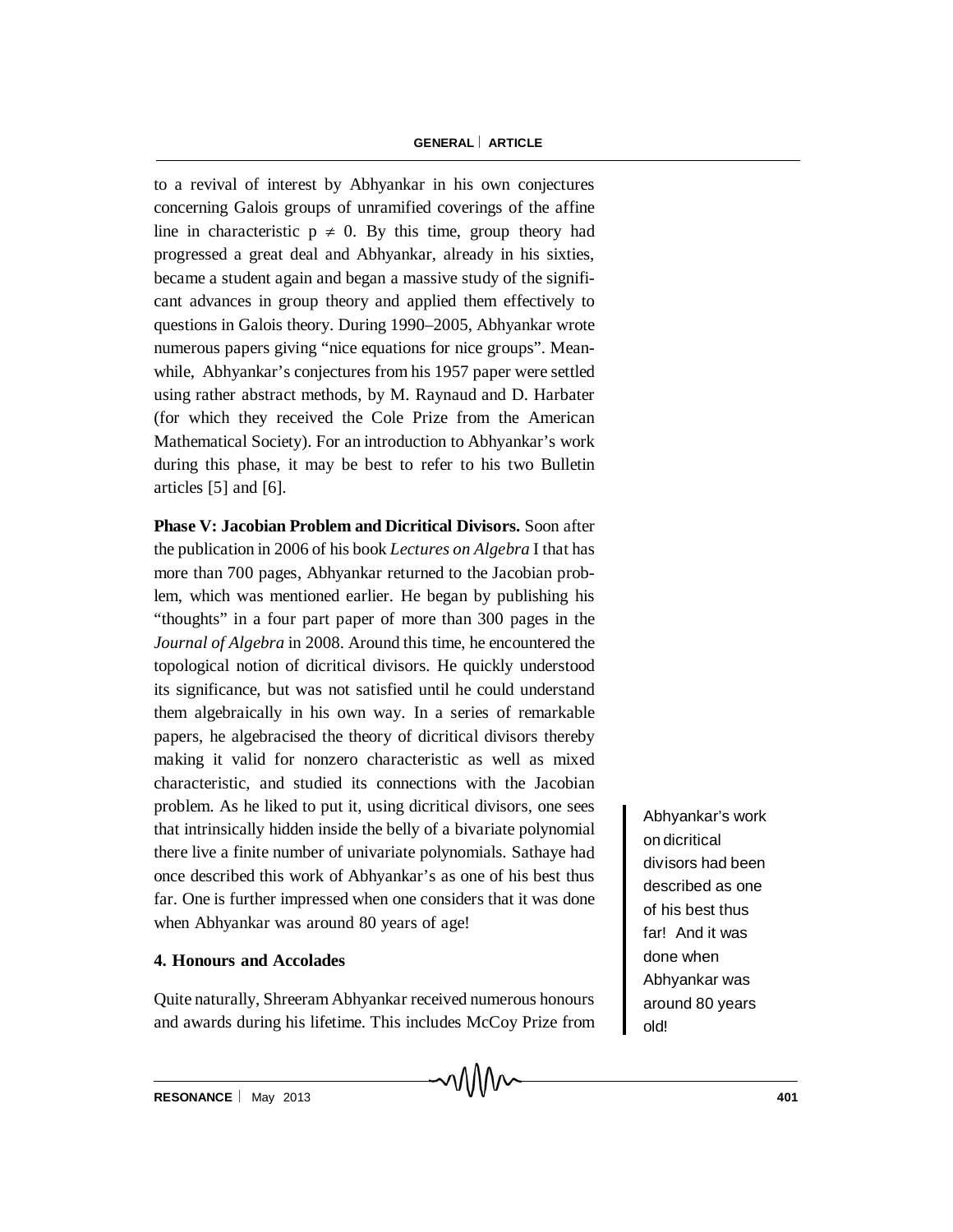Fields medalist Heisuke Hironaka wrote: "Your originality has been a gold mine for many other algebraic geometers, including myself. Now the mined gold is receiving rays of sunlight, facets after facets."

Purdue, Lester Ford Prize and the Chauvenet Prize from the Mathematical Association of America, a Medal of Honour from the University of Valliadolid, Spain, as well as the University of Brasilia, Brazil, and the honorary title of *Vidnyan Sanstha Ratna* from the Institute of Science, Mumbai. He received a honorary doctorate from the University of Angers, France in 1998. On this occasion, Fields medalist Heisuke Hironaka wrote: "*Your long and powerful works deserve far more than the honorary doctorate you are receiving. Even so, I am happy to hear the good news. Your originality has been a gold mine for many other algebraic geometers, including myself. Now the mined gold is receiving rays of sunlight, facets after facets*."

Abhyankar was elected as a Fellow of the Indian National Science Academy in 1987 and the Indian Academy of Sciences in 1988. Most recently, he was among the inaugural batch of Fellows of the American Mathematical Society (AMS) announced by the AMS on November 1, 2012. He has guided about 30 PhD students and has inspired many more at different stages of their education and research career. International conferences in algebra and algebraic geometry in honour of Shreeram Abhyankar were held at Purdue in 1990, 2000, 2010 and 2012 around the month of July and also at Pune, India, in December 2010.

# **5. Epilogue**

Professor Abhyankar is survived by his wife Yvonne, a remarkable person herself and who had been a constant companion and a source of strength to him since their marriage in 1958, son Hari (a 1999 PhD in Operations Management from MIT), daughter Kashi (a 2001 PhD in Mathematics from Berkeley), and four granddaughters Maya, Kira, Kaia and Ela.

Shreeram Abhyankar's influence on many areas of mathematics, especially algebraic geometry, through his outstanding research and on numerous students, colleagues, and admirers the world over through his inspiring lectures and also his books and articles, shall remain for years to come. Those of us who have had the pleasure and privilege of knowing him and learning something

៶៱៱៱៷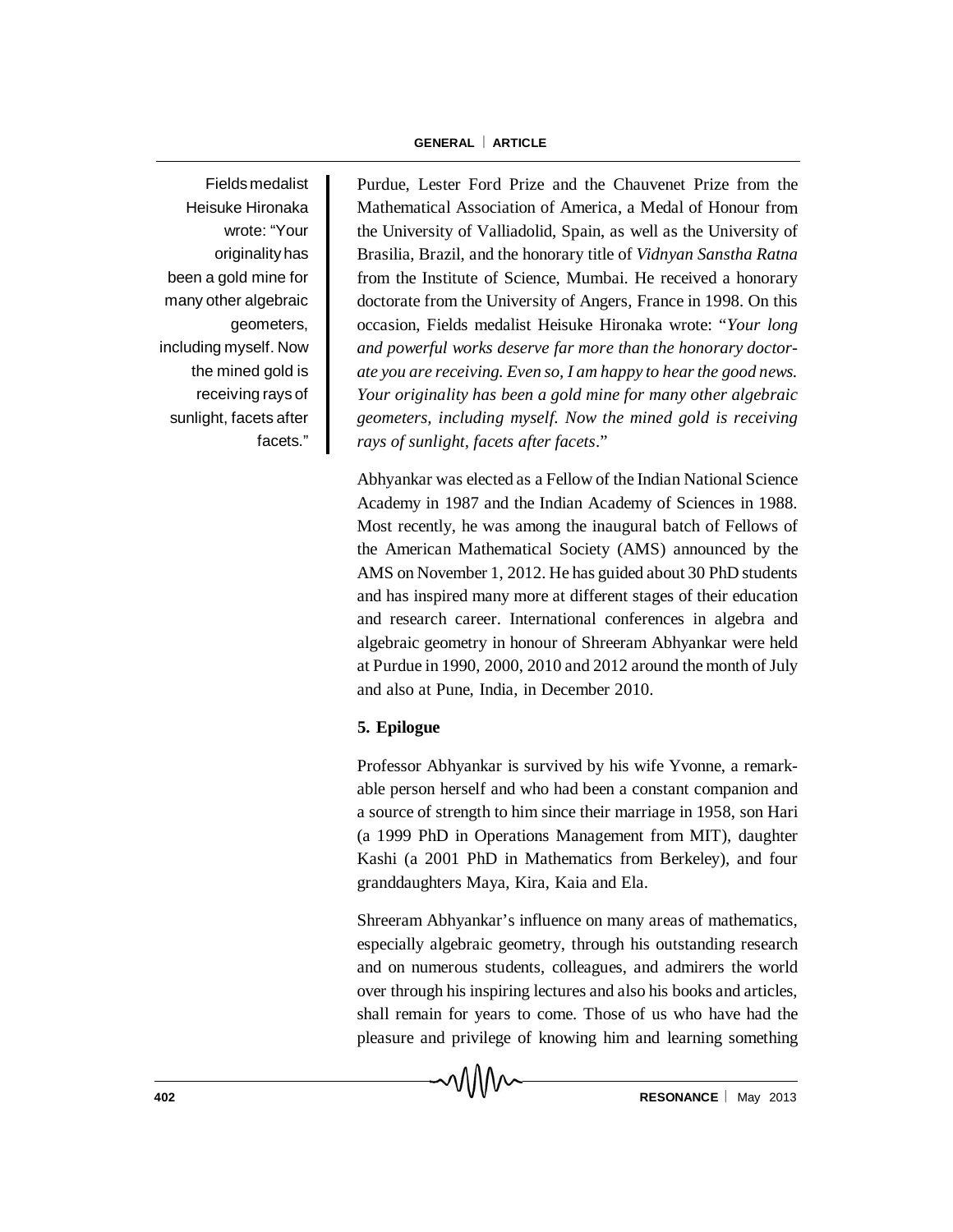about mathematics and life from him will always cherish the fond memories of our association.

#### **References**

- **[1] S. S. Abhyankar, Historical ramblings in algebraic geometry and related algebra,** *Amer. Math. Monthly***, 83 (1976) 409–448.**
- **[2] S. S. Abhyankar, On the semigroup of a meromorphic curve I, in** *Proceedings of the International Symposium on Algebraic Geometry***, Kyoto (1977), pp.240–414.**
- **[3] S. S. Abhyankar,** *Enumerative Combinatorics of Young Tableaux* **(Marcel Dekker, New York, 1988).**
- **[4] S. S. Abhyankar,** *Algebraic Geometry for Scientists and Engineers***(American Mathematical Society, Providence, RI, 1990).**
- **[5] S. S. Abhyankar, Galois theory on the line in nonzero characteristic,** *Bull. Amer. Math. Soc***. 27 (1992) 68–133.**
- **[6] S. S. Abhyankar, Resolution of singularities and modular Galois theory,** *Bull. Amer. Math. Soc***. 38 (2001) 131–169.**
- **[7] C. Bajaj (Ed.),** *Algebraic Geometry and its Applications: Collections of Papers from Shreeram S. Abhyankar's 60th Birthday Conference* **(Springer-Verlag,New York, 1994).**
- **[8] C. Christensen, G. Sundaram, A. Sathaye and C. Bajaj (Eds.),** *Algebra, Arithmetic and Geometry with Applications: Papers from Shreeram S. Abhyankar's 70th Birthday Conference* **(Springer, New York, 2004).**

*Address for correspondence* Sudhir R Ghorpade Indian Institute of Technology Bombay, India. Email: srg@math.iitb.ac.in

# **Appendix 1 Shreeram Shankar Abhyankar: Appreciation of my Guru**

I met Abhyankar when I was a third year college student, while he was visiting Pune in Summer. He had made an open invitation to anyone interested in mathematics and our mathematics Professor took me to meet him in response. My introductory meeting lasted about three hours, to be repeated over several days! It is hard to summarise what we talked about. He would certainly answer any questions about mathematics that I asked, sometimes diverting them to more interesting topics. Often, he would talk about Marathi and Sanskrit literature, philosophy, memories of learning in childhood and so on. Very rarely did he give a formal lecture, in these private chats. He was always patient in explaining the same thing over and over again.

I continued to visit him whenever he would return to Pune and finally in 1969, I moved to Purdue University after he suggested that would make it easier to continue my studies. I finished my doctorate in 1973 and have been deriving my inspiration to do mathematics by observing his work and listening to him.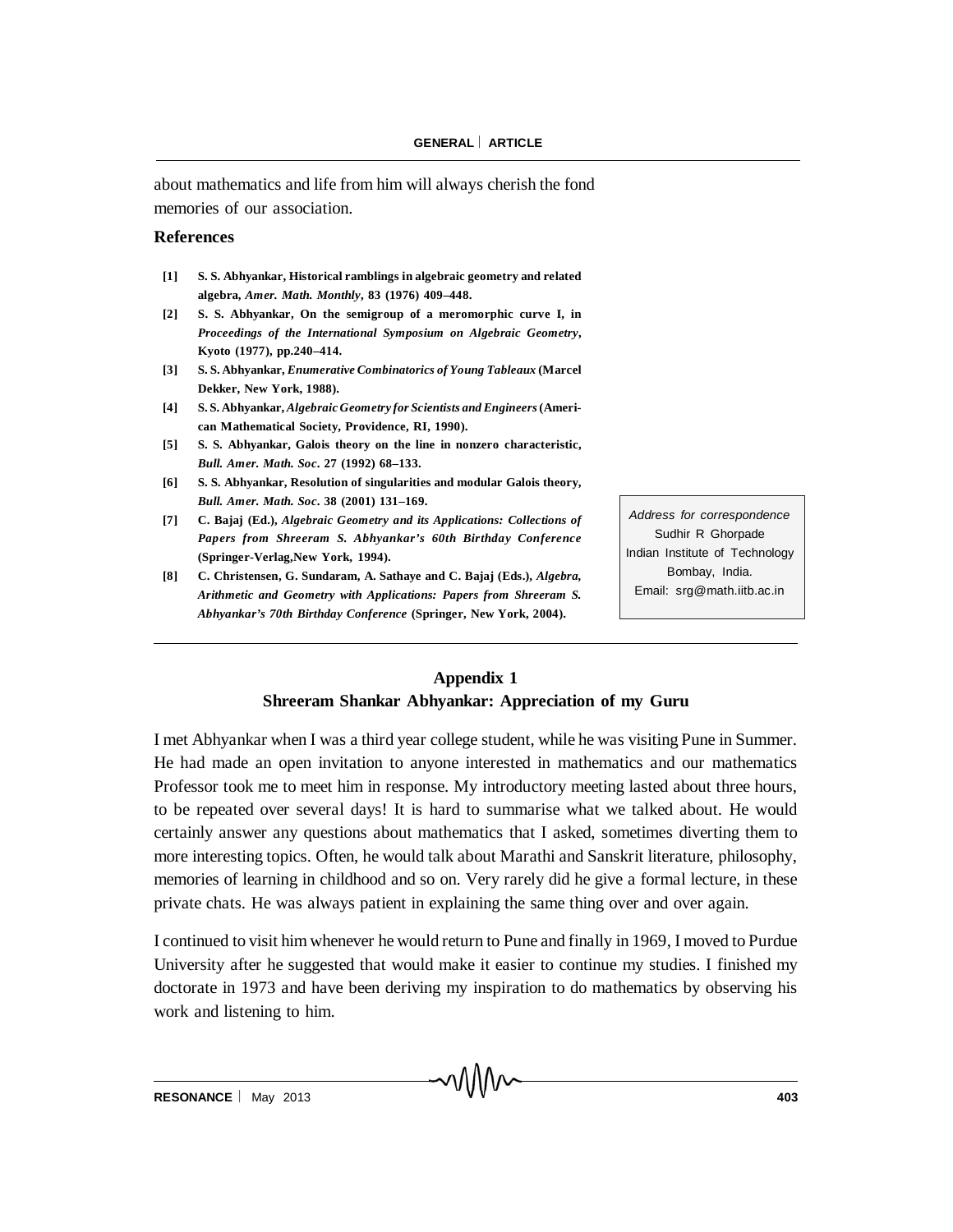Abhyankar had a unique perspective of mathematics. He often rebeled against "fancy mathematics", demanding that all theorems should have detailed concrete proofs. He also believed that papers should spell out all the necessary details and he practiced this rigorously. As a result, several of his papers are difficult to read, because you have to keep your concentration on every little detail that he has laid down. He would often say that the proofs should be so logical that a computer should be able to verify them!

He also had a sense of poetry and rhythm in his papers. He would create multiple subsections with matching words and equal number of subitems, so that the paper had a natural symmetry. Sometimes, he would spend enormous amount of time to create such intricate structures. He then would proceed to prove the main theorem by pulling together his several lemmas into a proof of the type: "The result follows by items *a*, *b*, *c*,..., *z*".

He was also a master of proof by mathematical induction. A good induction proof needs a clear understanding of the main points and an intellectual capacity to analyse the changes as you move through different cases.

During his long mathematical career of more than 57 years, he went through several distinct periods of concentration on specific topics. When he was concentrating on a specific topic, he would be totally immersed in it, reading what he could find, asking everybody about it, and even consciously seeking the experts in the field. At the end, he would become a master of the subject himself.

I was his student when he was concentrated on affine geometry. He had just finished his monumental work in resolution of singularities and had come to the conclusion that he needed something appealing to young new students. The subject of resolution, while at his heart, required years of preparation and did not connect that well with freshmen or high school students. By his personal experience, he knew that love of mathematics is best developed early — he was younger than 10 when he discovered its beauty.

So he thought of interesting problems about the simplest mathematical structure, the polynomials. This is something one learns in middle school and usually stays in one's mind as a boring skill! He was determined to change that.

He invented the question which has now become famous by the title "Abhyankar–Moh Epimorphism Theorem". In a modern textbook, it would be stated in fancy language as follows:

Suppose that  $f \in k[X, Y]$  — a polynomial in two variables such that *f* is biregular to a line, then is *f* a generator of the polynomial ring?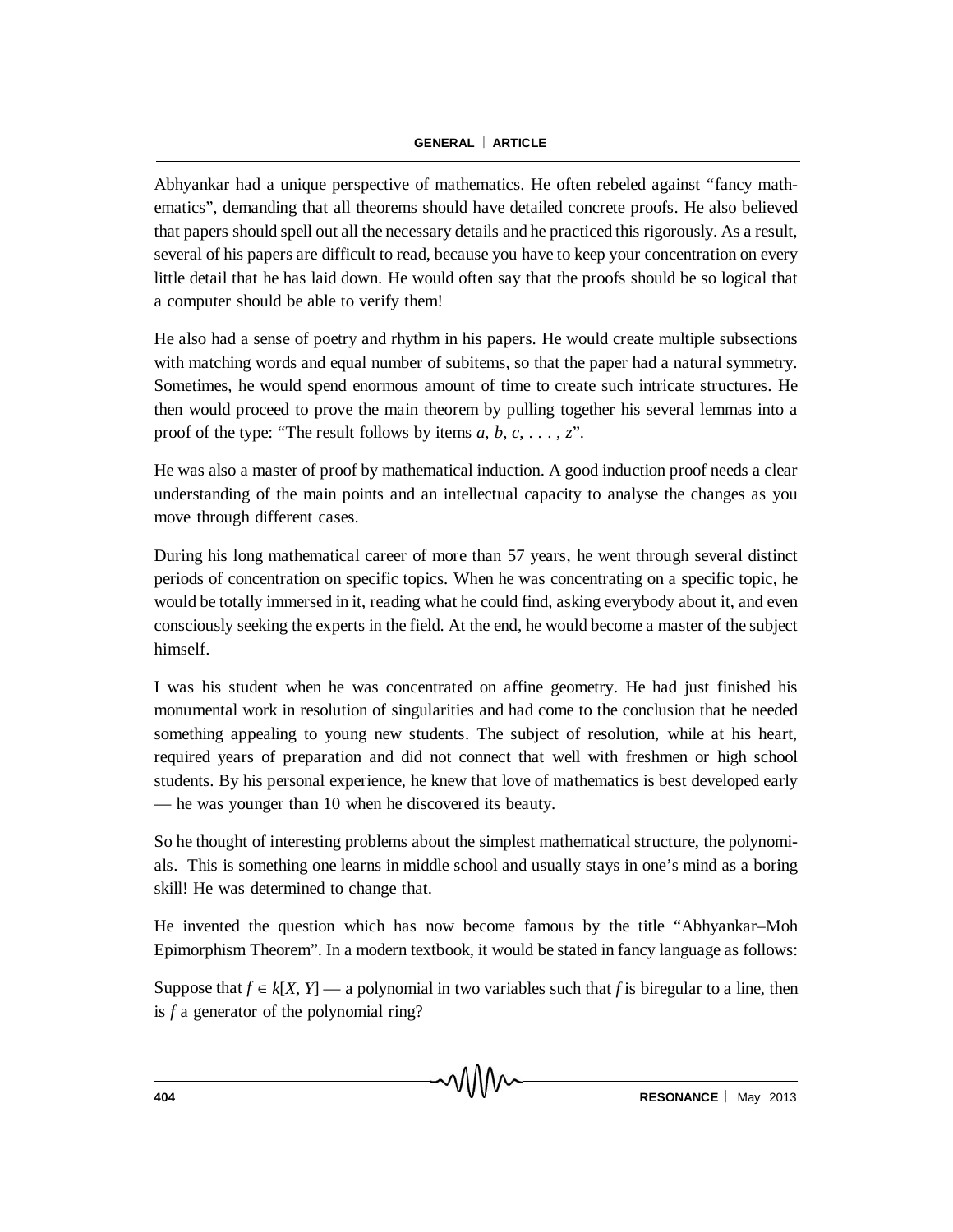While precise, this statement needs lots of explanation. Abhyankar reformulated it so that even a middle schooler can understand and think about it:

Suppose  $p(t) = t^n + p_1 t^{n-1} + \cdots + p_n$  and  $q(t) = t^m + q_1 t^{m-1} + \cdots + q_m$  are polynomials so that *t* can be written as a polynomial in  $p(t)$  and  $q(t)$ . Is it true that *n* divides *m* or *m* divides *n*?

Students are familiar with linear change of variables. Building on the concept, Abhyankar described a polynomial  $f(X, Y)$  to be a "variable" if there is a polynomial  $g(X, Y)$  such that every polynomial in *X*, *Y* can be written as a polynomial in *X*, *Y*. In standard notation, this means  $k[X, Y] = k[f, g].$ 

Then the central question raised by Abhyankar was, how can you tell if a given  $f(X, Y)$  is a variable? The Epimorphism Theorem gives a sufficient condition that there are polynomials *p*, *q* as described above, so that  $f(p(t), q(t)) = 0$ . (This is actually true only when you are working in characteristic zero, but that means it is true in the usual real or complex numbers.)

The corresponding three (or higher) dimensional question is still unresolved, but has been a key feature of numerous research papers since.

Another intriguing question is how to tell if a given pair of polynomials *f* , *g* form a pair of variables, i.e.  $k[X, Y] = k[f, g]$ . An answer in the form of the famous "Automorphism Theorem" is that we should be able to transform the given  $f$ ,  $g$  into  $X$ ,  $Y$  by a sequence of standard transformations where we hold one of them fixed and add a polynomial expression in it to the other. For example, replace *f*, *g* by *f*,  $g + 2f - f^3$ .

While this is a valid criterion, it is not that satisfactory, since we do not know the result until all the steps are carried out. So it is worth seeking other useful criteria.

Abhyankar popularised another striking question known as the Jacobian Problem which asks:

Suppose that the Jacobian of *f*, *g* written as  $J(f, g) = f_X g_Y - f_Y g_X$  is a nonzero constant. Then is it true (in characteristic zero, or simply in complex numbers) that *f*, *g* is a pair of variables?

A calculus student knows and can understand this condition. This simple sounding problem has a long history. There are several published incorrect proofs and new ones are being produced with a predictable regularity. Abhyankar himself was instrumental in pointing out the flaws in many of these "proofs" and has some of the best results obtained so far (at least in the two variable case). The problem naturally extends to any number of variables and is an active area of research.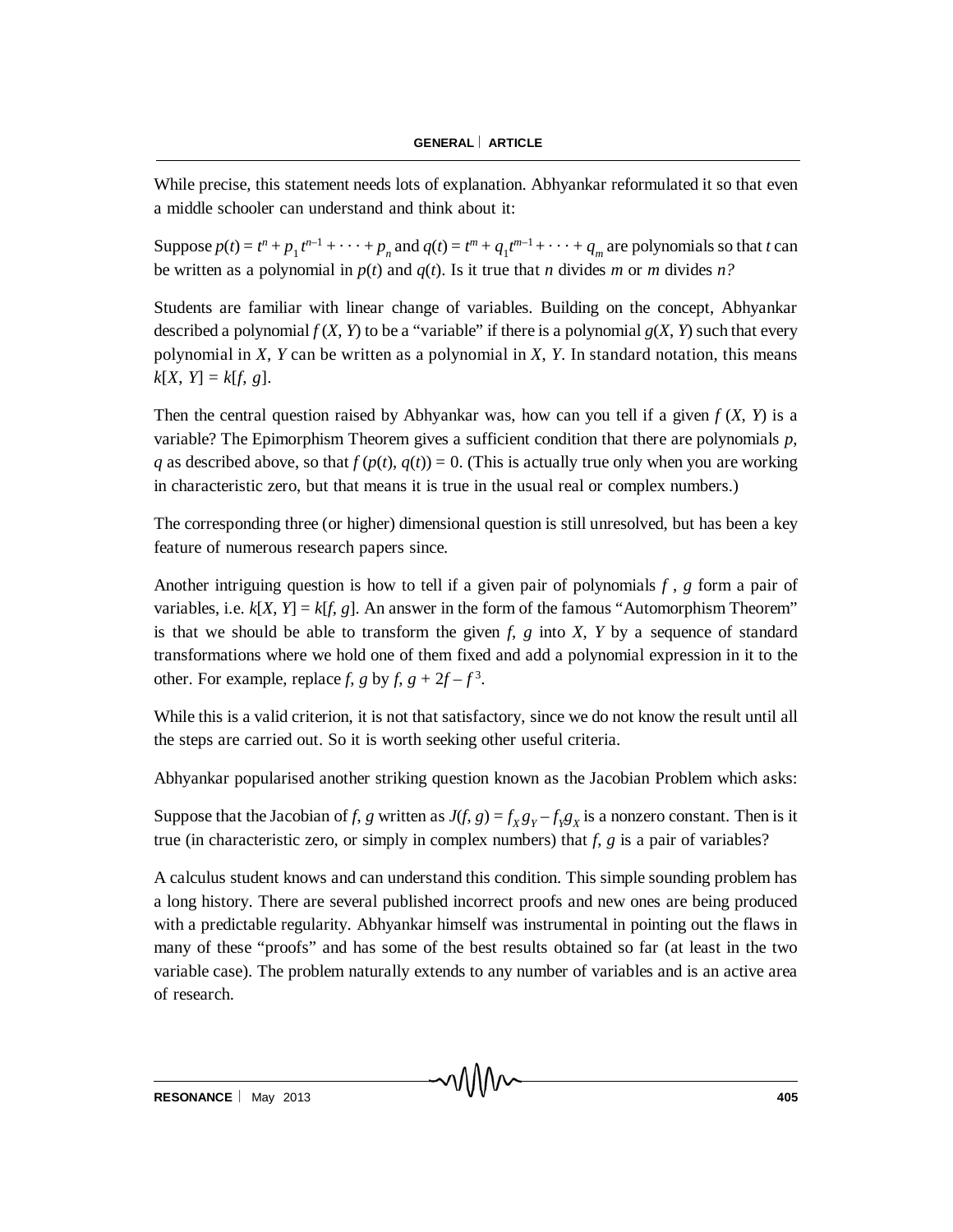Abhyankar has also led in and inspired a lot of research in the problems of Galois Theory (especially over function fields in positive characteristic). Abhyankar used to fondly recall how his pathbreaking papers on fundamental groups (from 1950s) were born out of a flash of intuition during intense concentration. He felt that he had experienced the yogic experience of Samadhi at that time and he had practically decided to become a Yogi instead! Fortunately for the mathematical world, some accidental events in his life at the time brought him back to the materialworld. Yet, till the end, he always considered his mathematics as applied Yoga!

Abhyankar was convinced that mathematics is a panacea. He used to tell how, as a young child he was weak and suffered from many ailments. This continued until he discovered mathematics. Once he started reading mathematics, he did not get sick again. Even when sick, he could push aside the pain and get well by immersing in mathematics. Perhaps, his sudden death while sitting at his desk, working on mathematics, is a testimonial to his theory of mathematics over matter!

*Avinash Sathaye*

# **Appendix 2 A Note on Abhyankar and His Work**

Abhyankar's style of work, according to my observation, was to work thoroughly in one area of algebraic geometry for a few years, making substantial and deep contributions to it, and then move on to a different area or return to one of his earlier favourites. Some specific areas encompassed in his vast research work are resolution of singularities, tame coverings and algebraic fundamental groups, affine geometry, enumerative combinatorics of Young tableaux and Galois groups and equations. I will talk about only two of these, where I have some firsthand knowledge, namely resolution of singularities and affine geometry. In the 1940's Zariski had obtained a rigorous proof of resolution of singularities of surfaces and threefolds in characteristic zero. The case of positive characteristic for surfaces was done by Abhyankar in his PhD thesis in 1956. An extension of the result to threefolds required, as a first step, the resolution of singularities of an embedded surface. This Abhyankar investigated over several years, developing in the process highly intricate where I have some firsthand knowledge, namely resolution of singularities and affine geometry.

In the 1940's Zariski had obtained a rigorous proof of resolution of singularities of surfaces and

Avinash Sathaye is Professor at the Department of Mathematics of the University of Kentucky, Lexington, USA. He obtained PhD in 1973 from Purdue University under the supervision of Shreeram Abhyankar. He works in the areas of algebra and algebraic geometry, and also on Sanskrit including fields of Philosophy, History of Indian Mathematics and Indology. Email: sohum@ms.uky.edu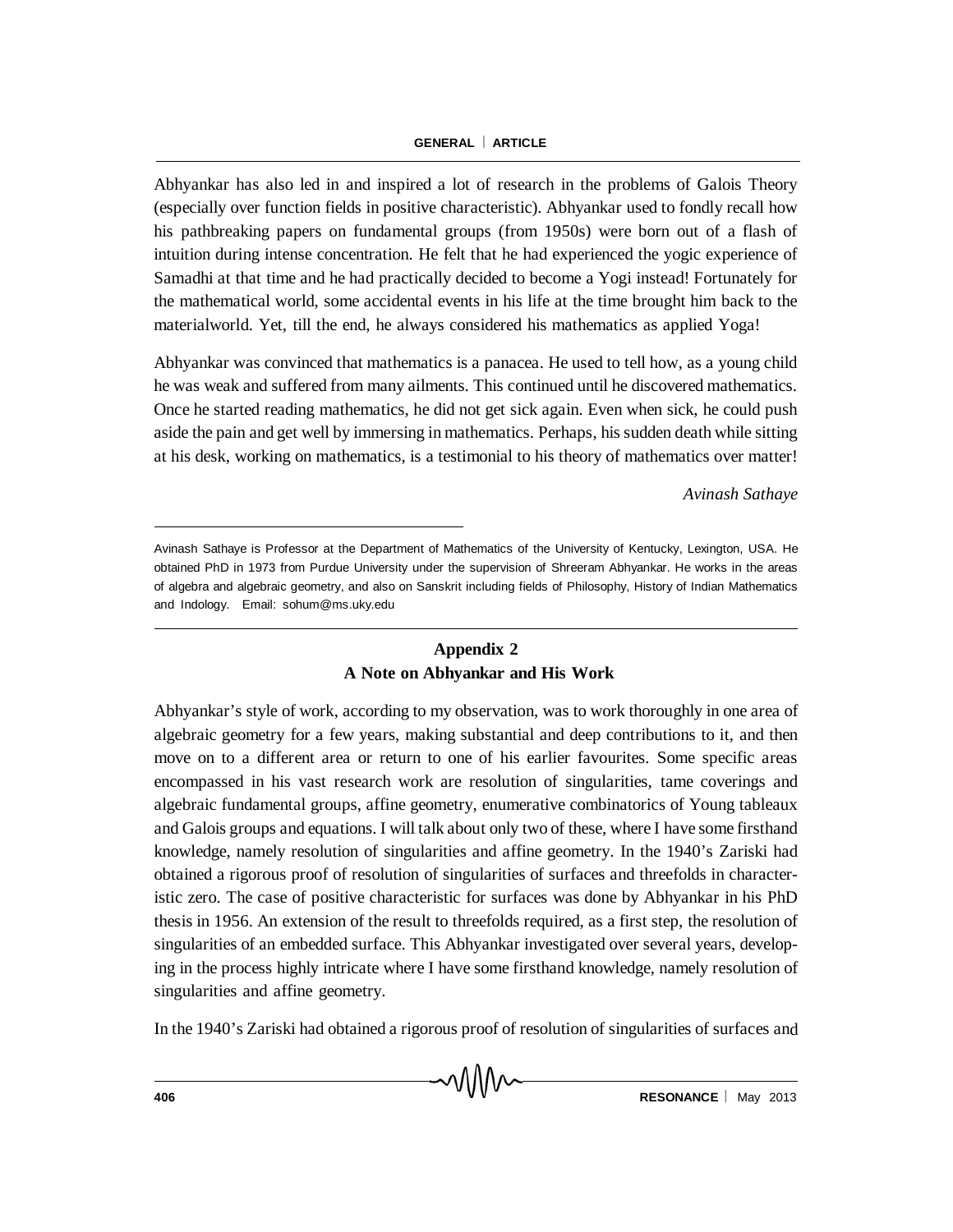threefolds in characteristic zero. The case of positive characteristic for surfaces was done by Abhyankar in his PhD thesis in 1956. An extension of the result to threefolds required, as a first step, the resolution of singularities of an embedded surface. This Abhyankar investigated over several years, developing in the process highly intricate and powerful algorithms in positive characteristic. As the material grew in size, he found it necessary to write up and update his various results in a book *Resolutions of Singularities of Embedded Algebraic Surfaces*, which appeared in 1966 and which culminated in a proof of resolution of singularities of threefolds in characteristics other than 2, 3, 5. He once told me that he had about 300 pages of handwritten notes which take care also of characteristics 2, 3, 5, but that he did not have the energy to translate these into a readable exposition. Apart from positive characteristic, Abhyankar also solved the equally difficult problem for the arithmetic case, i.e. for surfaces over the ring of integers. For a long time the only significant contributions in positive characteristic or in the arithmetic case were those due to Abhyankar.

In affine geometry, the themes of Abhyankar's work were embeddings and automorphisms. Two well-known terms here are the Epimorphism Theorem and the Jacobian Conjecture. In fact, Abhyankar's focus was on the Jacobian Conjecture, and Epimorphism Theorem was just the outcome of his first attempt at solving the Jacobian Conjecture. This was in the early 1970's. Soon after, Abhyankar moved to other areas but then returned to the Jacobian Conjecture in about the year 2002. Then this remained the area of his work in the last decade of his life. Abhyankar was very fond of *algebraicising* results from other areas, notably analysis and topology, if he thought they were relevant to his current interest. He often succeeded in doing this, and this was also one of his strengths. It is in this spirit that he developed the algebraic theory of dicritical divisors in the last few years, keeping in view their possible application to a solution of the Jacobian Conjecture.

I must single out two of his publications for special mention: His paper *On the valuations centered in a local domain* (1956) and his Princeton monograph *Ramification Theoretic Methods in Algebraic Geometry* (1959). These are repertories which continue even now to yield new techniques and insights.

I discovered early on in my association with Abhyankar that while you can learn mathematics from a book you can almost never get from it the insight which listening to his lectures provided. I learned much mathematics from his lectures and my private discussions with him.

My relationship with Abhyankar went beyond mathematics. Our families have had a close relationship for over four decades. In my young days I took pride in my knowledge of Hindu mythology. This pride evaporated quickly after I heard Abhyankar expound on the theme for the first time. He must have noticed my interest because soon mythology became as much a part of

MM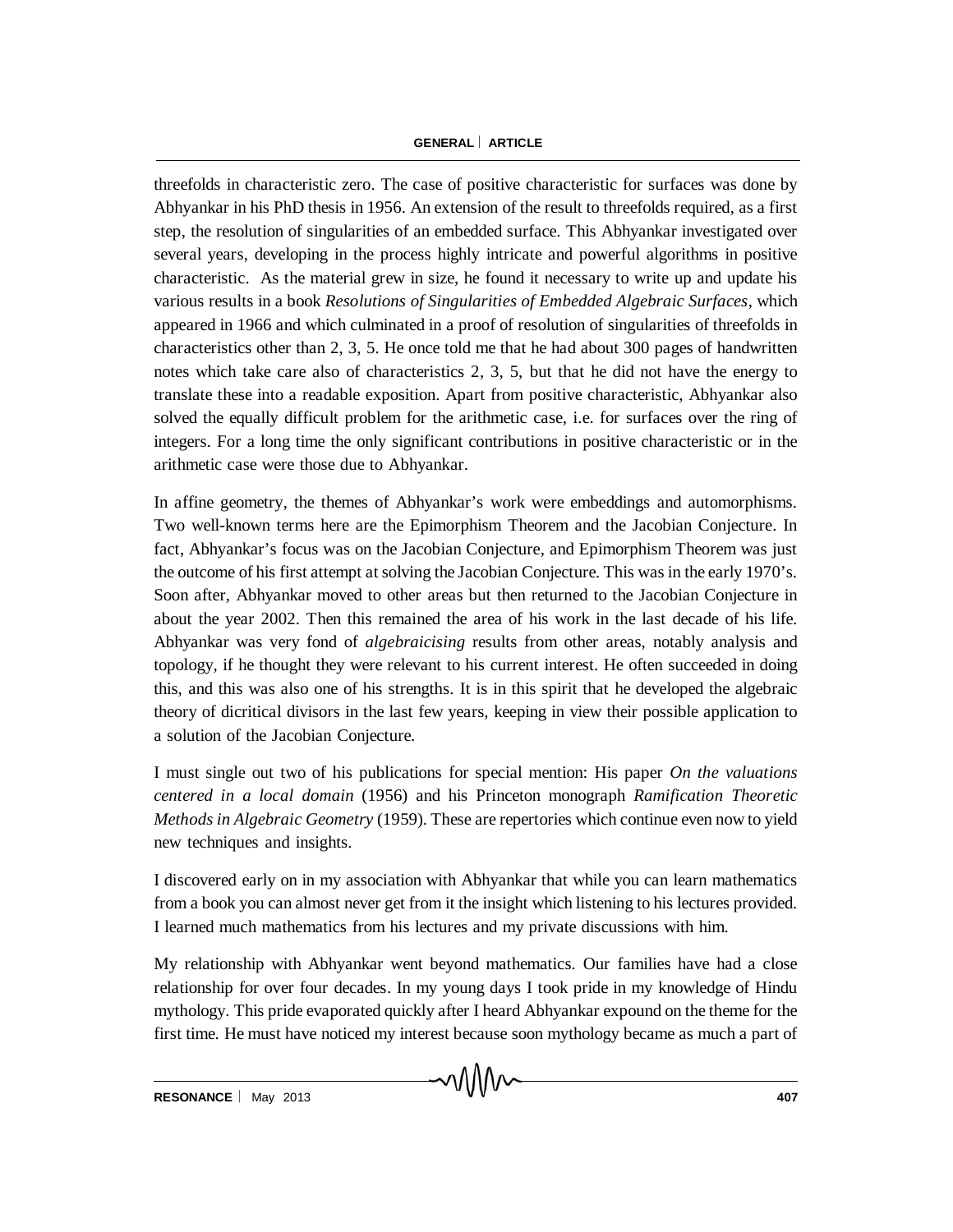our conversations as mathematics, if not more. Mostly this was a one way street with me learning much mythology and mathematics from him. During a talk by Abhyankar at Purdue on "Relationships in Mahabharata" the audience was awestruck by his unmistakable and firm grasp on the complicated web of inter-relationships among numerous characters in the epic. I must say that over the years I developed a distinct feeling that some of his actions were guided by what he believed his mythological hero did or would do in a similar situation.

## *Balwant Singh*

# **Appendix 3 An Homage to Professor Abhyankar**

It was with great sorrow that I heard of the passing of Prof. Abhyankar. He was a great man. I admired and liked him, both as a mathematician and as a man. I first met him in West Lafayette in 1988, when my wife, Hema Srinivasan, and I were visiting Purdue University for a year. We frequently visited his home, and have continued to have a close contact with him since then. Always he was surrounded by his students and co-workers. His wife, Yvonne, somehow managed all of this, making everyone welcome. At that time, their son Hari was an undergraduate at Purdue and their daughter Kashi was still in High School.

Professor Abhyankar was a charismatic man, and an excellent speaker, who could mesmerise an audience. He had a special way of talking with people about mathematics. He would insist that people explain what they were doing in elementary terms. Often when you began talking with him you realised how poor your understanding was, but at the end of the conversation you had a much deeper knowledge. Throughout his mathematical life, he took polynomials and power series, and related concepts such as determinants and discriminants as the focus of his interest, only considering the most fundamental and important problems. He liked to see things in the simplest way possible, without affectation. I have always admired his strength, being willing to stand alone if necessary, following what he believed in.

I have spent many hours closely studying Professor Abhyankar's wonderful papers on resolution, valuations and ramification. His papers are written with remarkable care. It takes

Balwant Singh obtained PhD in Mathematics from the University of Bombay in 1970 under the supervision of R. Sridharan/C. S. Seshadri at the Tata Institute of Fundamental Research, Mumbai, India, and he worked there till his retirement in 2000. Thereafter he worked for several years at the Indian Institute of Technology Bombay, and since 2009, he is at the MU-DAE Centre for Excellence in Basic Sciences at Mumbai. He works in the areas of algebraic geometry and commutative algebra. Email: balwantbagga@gmail.com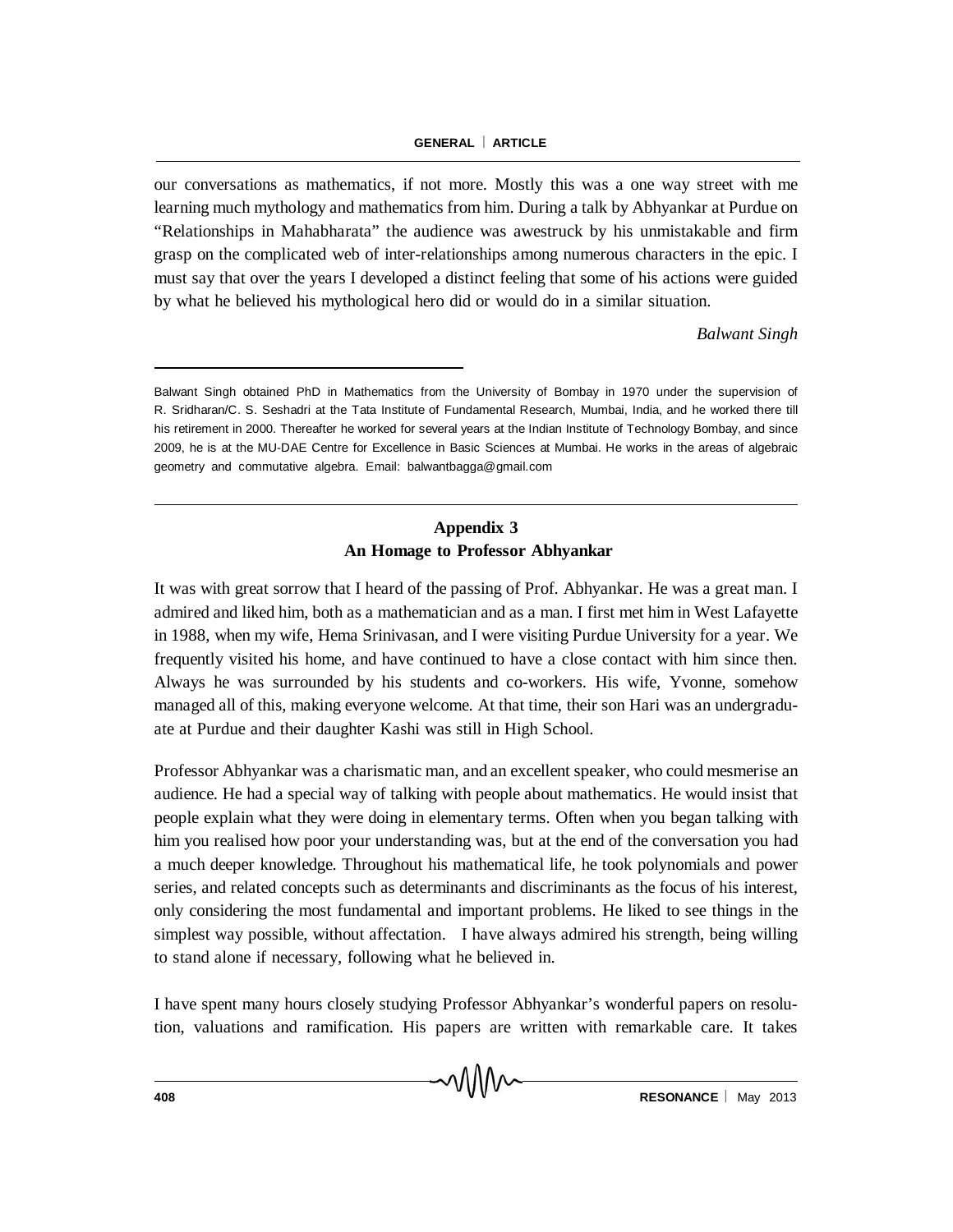tremendous effort to read them. He created his own language to explain his mathematics. Everything is stated in pure algebra, with no recourse to possibly misleading geometric intuition. Often a key point in the argument is a clever algebraic manipulation. Considering the incredible complexity of his proofs, it is amazing how carefully written and precise they are.

I am very glad that I was able to attend his 82nd Birthday conference this summer at Purdue University. The conference was a tribute to his rich life, celebrated by his many students, collaborators and colleagues.

*Steven Dale Cutkosky*

Steven Dale Cutkosky is Curator's Professor at the Department of Mathematics of the University of Missouri, Columbia, USA. He obtained PhD in 1985 from Brandeis University under the supervision of Teruhisa Matsusaka. He works in the areas of commutative algebra and algebraic geometry, especially on resolution of singularities. Email: CutkoskyS@missouri.edu

# **Appendix 4 Professor Shreeram Shankar Abhyankar: Some Reminiscences**

I first met Prof. Shreeram Abhyankar sometime in 1970 when I was still an undergraduate in Pune. Avinash Sathaye, who was then a PhD student of Abhyankar, took me to Abhyankar's house. For the next few years I used to visit him when he came to Pune. During these visits he had recommended some books in mathematics for me to read. Among them I remember the following classics: Kamke's *Set Theory*, Knopp's two-volume *Theory of Functions*, Zariski-Samuel's two-volume *Commutative Algebra*, Ford's *Automorphic Functions*, Siegel's threevolume *Complex Function Theory*, Goursat's *Complex Analysis*,....

During my student years, and later as a more mature researcher, I managed to read all these books. The knowledge acquired from these books has helped me greatly over the years and made me a more confident researcher. I wish I had read more of the books suggested by Abhyankar!

Professor Abhyankar helped me to go to Purdue University for PhD. I had the honour of associating with him in one research project. In connection with the famous Jacobian Problem, I found a formula due to Lagrange for expressing the inverse of a power series in one variable which has a non-vanishing determinant at the origin. In Goursat's book there was a partial generalisation of this to two variables. By some heuristic argument I found a complete generalisation to arbitrary number of variables using the argument in Goursat which used

MMN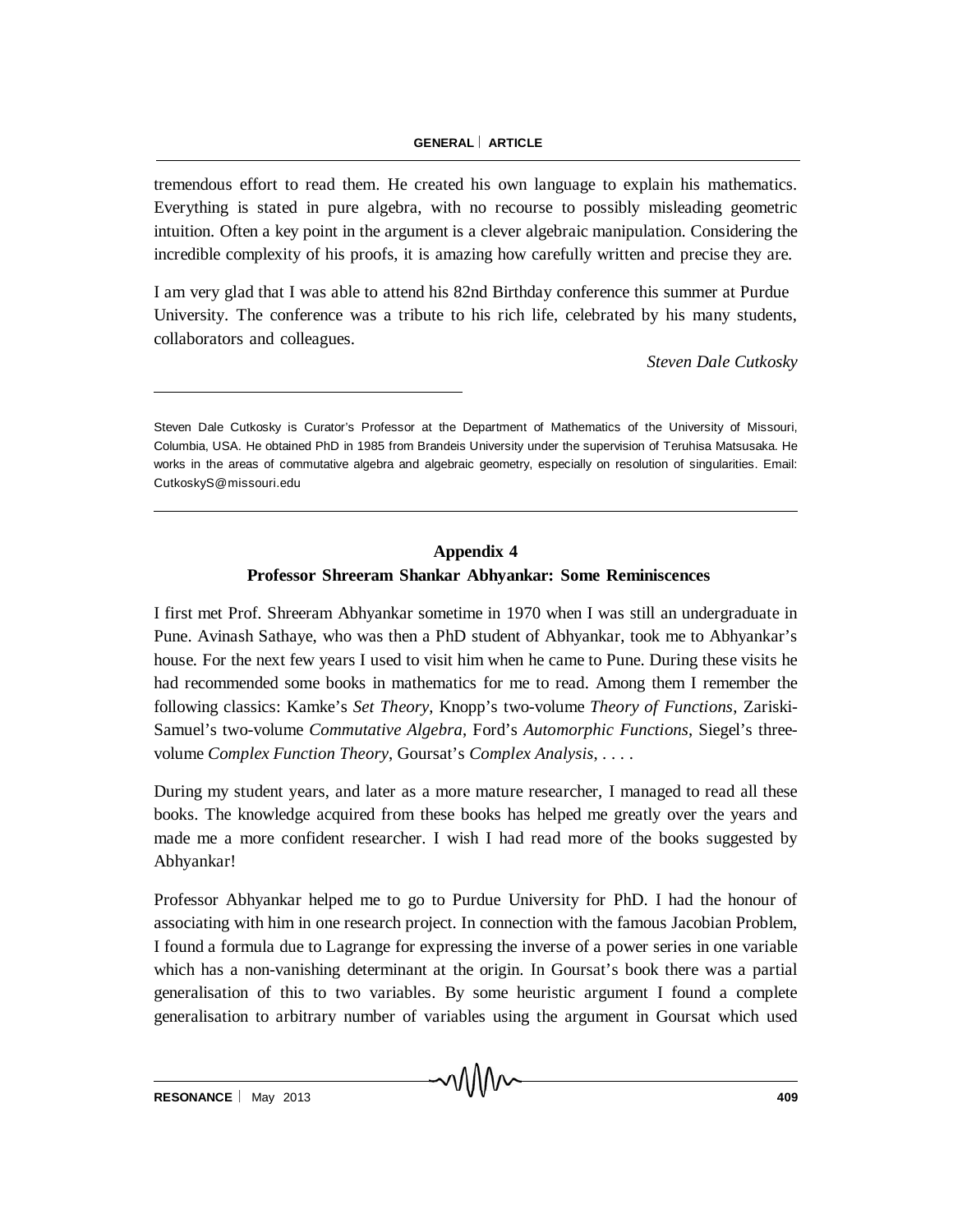complex integration. When I showed this to Abhyankar he first observed that I was expressing the formula in a somewhat complicated way. He first simplified the expression and then gave a purely algebraic proof of it! Several mathematicians, including Bass–Connell–Wright, have tried to use this formula for solving the Jacobian Problem. From this proof, and from my study of some of Abhyankar's work in later years, I consider him as one of the best commutative algebraists in the world in the last 60 years.

Before settling down in Purdue University in 1963 he had worked in major universities like Columbia, Cornell, Princeton, Johns Hopkins, Harvard, . . .

Professor Abhyankar has many outstanding results to his credit. There is still no improvement, or simplification, of his work about resolution of singularities of surfaces in 1956, and threefolds in 1965 in characteristic  $p > 0$ . Some of the other works for which he will always be remembered are: Uniqueness of embeddings of an affine line in the affine plane in characteristic 0, Galois groups of coverings of the affine line in characteristic  $p > 0$ , multiply-transitive Galois covers, Jacobian Problem in two dimension. In my opinion he went much deeper than anyone else in trying to solve the Jacobian Problem.

Professor Abhyankar authored many books: *Resolution of Singularities of Embedded Algebraic Surfaces, Ramification Theoretic Methods in Algebraic Geometry, Local Analytic Geometry, Algebraic Space Curves, Algebraic Geometry for Scientists and Engineers, Expansion Techniques in Algebraic Geometry, Enumerative Combinatorics of Young Tableaux, Weighted Expansions for Canonical Desingularization*, a recent textbook on *Algebra*, . . . These will be valuable for years to come.

The total body of his work (research papers, books, a very large number of conference lectures around the world, . . . ) is truly staggering. It shows his tremendous hard work, technical abilities and total passion for mathematics. This in itself is greatly inspiring, but he will always be remembered for his indomitable spirit, a strong patriotic feeling towards his Indian roots, his confidence in his knowledge and a just pride in knowing the value, and place, of his research work in algebraic geometry. It can be said that his interests lay more in classical mathematics. Perhaps I am wrong, but I think he did not even once use tensor product in his research!

One of his motto was never to use a result whose proof he had not read. He broke this rule the first time when he used the classification of finite simple groups.

I met him in August during a conference on Topology of Algebraic Varieties in Montreal and we had interesting discussions about the latest paper he was writing with Artal Bartolo, hoping to make Zariski's work on complete ideals in two-dimensional regular local rings more

MMW